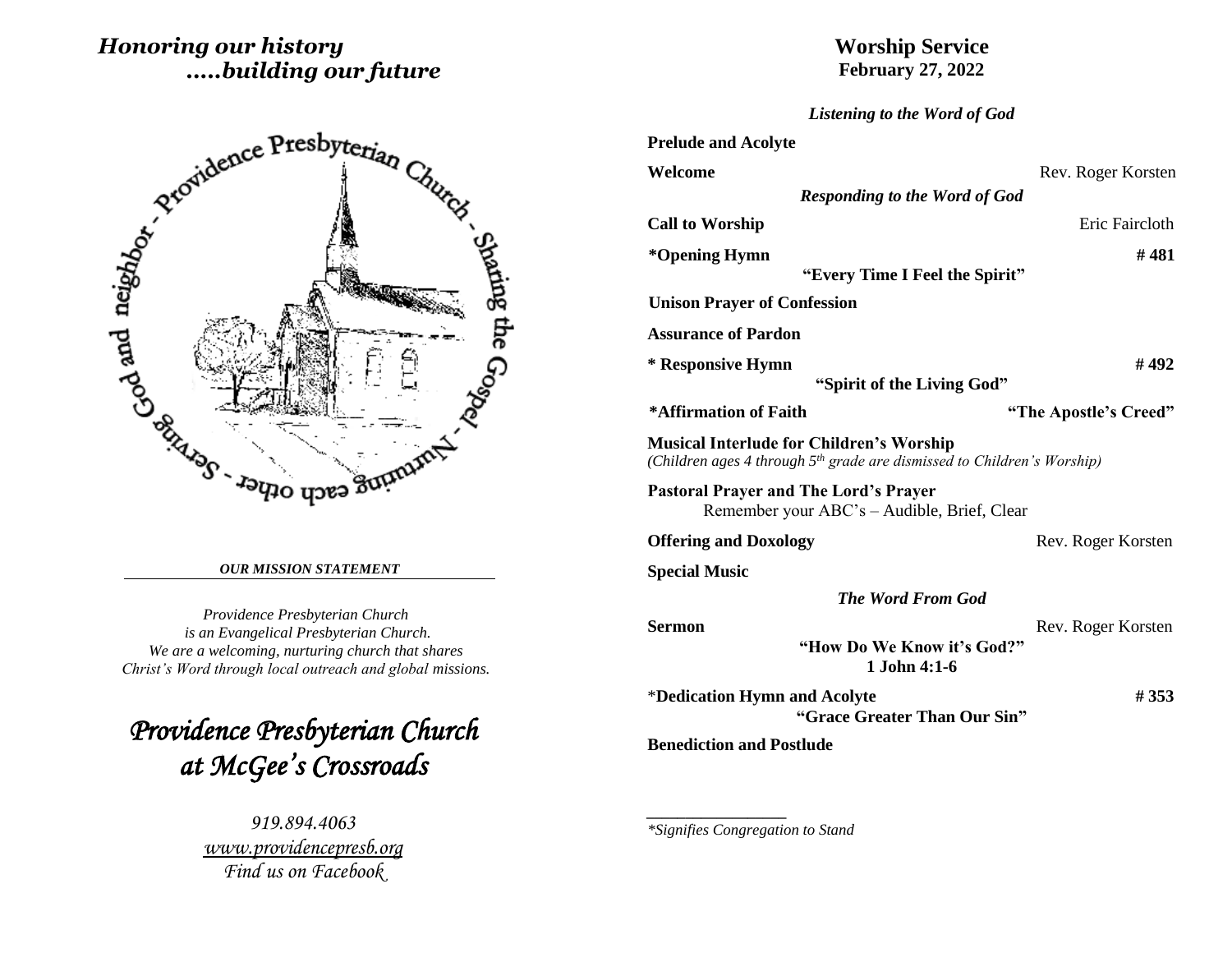### *For safety/security, no exterior doors will be propped open during service and all doors will be locked during the 11:00 am service.*

*The Sanctuary is available on Sunday mornings for you to come and enjoy a live broadcast.*

**The Congregational Care Committee supplies Prayer Shawls** for anyone who may be in need of physical warmth during the Worship Service. Shawls are located in the entrance. *Please leave the used shawl in your chair and they will be cleaned.*



*A Nursery is offered during Worship Services for infants – 3 year olds. Children ages 4 - 5 th grade are invited to attend Children's Worship after the Affirmation of Faith.*

*Thank you for placing any discarded bulletins in the blue recycle bin.*

#### **SERVICE SCHEDULE**

#### **Assisting in Worship This Sunday:**

**Acolyte:** Brock Nelms **Children's Worship:** Miriam Lambert **Elder of the Month:** John Mott **Greeters:** Session **Lay Leader:** Eric Faircloth **Nursery:** Allison Nelms and Lily Martin **Prayer Team:** Allison Nelms **Security:** Bill Jackson **Ushers:** Tony Bryant, John Kopanski and Donna Stolle

### **Assisting in Worship Next Sunday, March 6:**

**Acolyte:** Sofia Roberts **Children's Worship:** Allison Nelms **Elder of the Month:** Donna Stolle **Greeters:** Session **Lay Leader:** Katlin Faircloth **Nursery:** Lily Martin and Lilly Harrison **Prayer Team:** Barri Martin **Security:** Wade Johnson **Ushers:** Pete Booth, Donna Stolle and Scott Martin

#### *Weekly Statistics*

| 2021 General fund Receipts through December \$344,405.67 |  |
|----------------------------------------------------------|--|
| 2021 General Fund Expenses through December \$293,620.64 |  |
|                                                          |  |
|                                                          |  |
| General Fund Receipts so far for February \$18,860.90    |  |
|                                                          |  |
|                                                          |  |
|                                                          |  |
|                                                          |  |

#### **Ministers of Providence Presbyterian Church**

The People of Providence Presbyterian Church

|                                                  |                                                                                  | Reverend<br>Roger Korsten                                                                                                                                                                                                                                 |                                  |  |  |
|--------------------------------------------------|----------------------------------------------------------------------------------|-----------------------------------------------------------------------------------------------------------------------------------------------------------------------------------------------------------------------------------------------------------|----------------------------------|--|--|
|                                                  |                                                                                  | <b>Session</b>                                                                                                                                                                                                                                            |                                  |  |  |
|                                                  |                                                                                  | Class of 2022                                                                                                                                                                                                                                             |                                  |  |  |
| Fellowship                                       | Donna Stolle                                                                     | Mission & Outreach<br>John Kopanski                                                                                                                                                                                                                       | Worship<br>Vickie Faircloth      |  |  |
|                                                  |                                                                                  | Class of 2023                                                                                                                                                                                                                                             |                                  |  |  |
| <b>Christian Education</b><br>Kristy Stephenson  |                                                                                  | Personnel<br>John Pickens                                                                                                                                                                                                                                 | Property<br><b>John Mott</b>     |  |  |
|                                                  |                                                                                  | Class of 2024                                                                                                                                                                                                                                             |                                  |  |  |
| Congregational Care                              | Kent Walton                                                                      |                                                                                                                                                                                                                                                           | Long Range Planning<br>Jeff Wood |  |  |
| <b>Accounting Treasurer</b><br><b>Bob Stolle</b> |                                                                                  | Administrative Assistant<br>Cindy Lynch                                                                                                                                                                                                                   | Clerk<br><b>Rich Lambert</b>     |  |  |
| <b>Collections Treasurer</b><br>Ann Benson       |                                                                                  | Music Director/Organist/Pianist<br><b>Brittany Jones</b>                                                                                                                                                                                                  | Pianist<br>Angie Searcy          |  |  |
|                                                  | Sunday School Superintendent<br>Kristy Stephenson                                | A V Team<br>Sam Stephenson                                                                                                                                                                                                                                | Website<br>David Nelms           |  |  |
|                                                  |                                                                                  | <b>CHURCH CALENDAR</b>                                                                                                                                                                                                                                    |                                  |  |  |
| Youth Meet 6:00 pm                               | <b>Today at Providence:</b>                                                      | Men's Fish Fry Planning Meeting After Worship Service<br>New Members Class Meets After Worship Service                                                                                                                                                    |                                  |  |  |
| <b>Weekly Events:</b><br>Feb. 28.<br>Mar.<br>2.  | Ash Wednesday Service 7:00                                                       | Worship Comm. Mtg. 10:00 am<br>Fellowship & Fitness Walking Group 11:00 am<br>Mission & Outreach Comm. Mtg. 11:00 am<br>PPC Men's Bible Study Breakfast 6:00 am<br>Fellowship & Fitness Walking Group 11:00 am<br>Adult Choir Practice 7:30 pm Choir Room |                                  |  |  |
| Mar.<br>4.<br>Mar.<br>5.                         | Fellowship & Fitness Walking Group 11:00 am<br>Dolls On Mission Workshop 9:00 am |                                                                                                                                                                                                                                                           |                                  |  |  |
| <b>Upcoming Events:</b><br>Mar.<br>6.            | Sunday School 9:45 am<br>Youth Meet 6:00 pm                                      | Sunday Worship Service and Communion 11:00 am<br>Praise and Prayer Service 6:00 pm UFH                                                                                                                                                                    |                                  |  |  |

- **Mar. 7. And 9th** Fellowship & Fitness Walking Group 11:00 am
- **Mar. 9.** Adult Choir Practice 7:30 pm Choir Room
- Mar. 11. Fellowship & Fitness Walking Group 11:00 am
- **Mar. 12.** Men's Bible Study Breakfast 8:00 am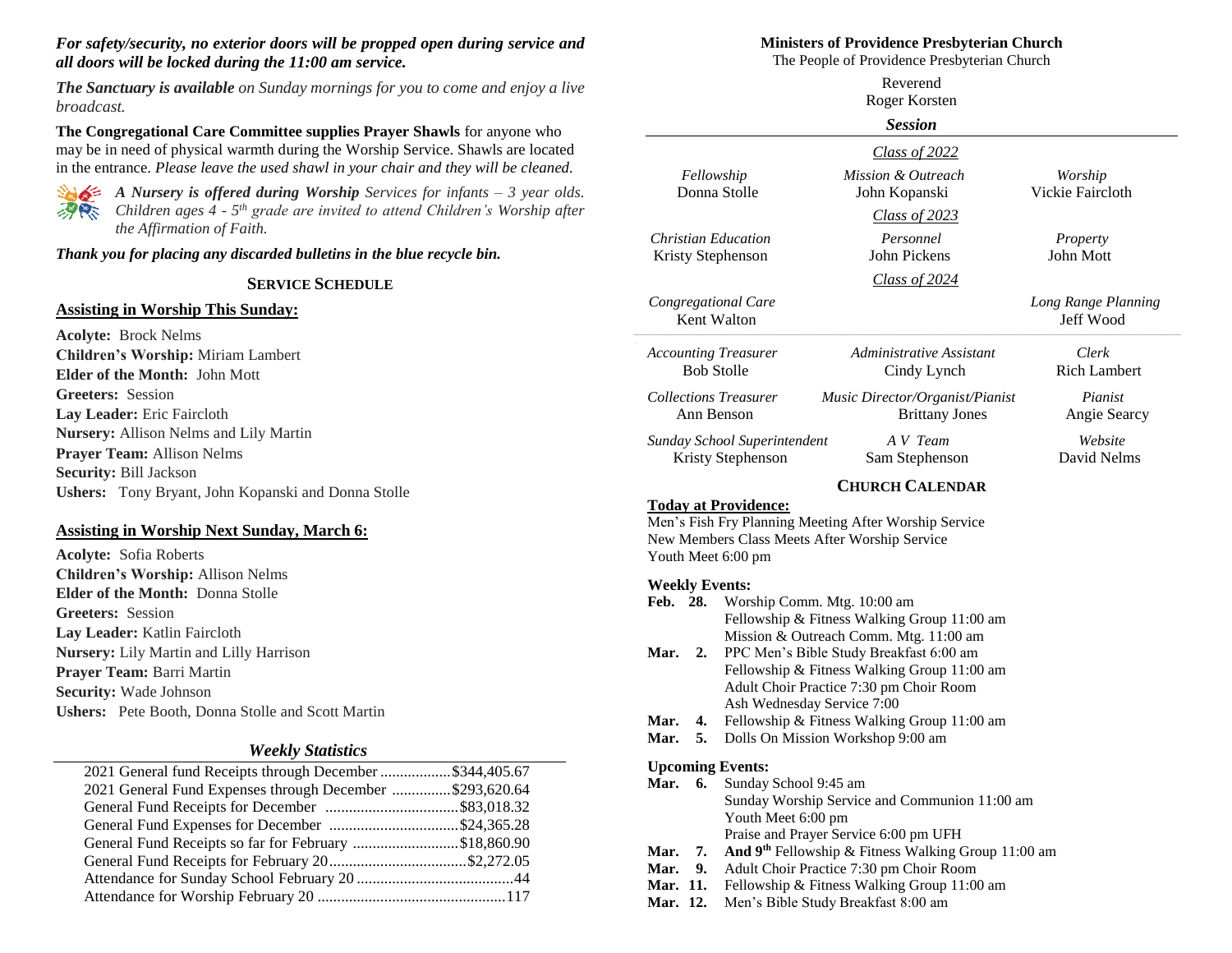### **PRAYER LIST OF JOYS AND CONCERNS**

**JOYS:** Let the peace of Christ rule in your hearts, to which indeed you were called in one body. And be thankful. Colossians 3:15 ESV

### **CONCERNS:**

**Members of the Providence Family in Long-Term Care: Chic (Charles) Folkman, Marilyn Johnson**, and **Bobbie Langdon.**

### **Persons Living with Cancer, including:**

**Scott Barnes, Heather Benson,** (Christiane Wright); **Joanne Boyle,** (*Bob Zattiero);* **Lisa Bradshaw***,* **Dede Bumgarner***, (Brittany Davidson);*  **Shepherd Byrd,** *(Brenda Byrd);* **Paula Coates,** *(A. Benson);* **Tabitha Collier, Jamie Harris,** (*A. Jones);* **Consuelo Hawkins,** *(Sue Bryant);* **Sylvia Holbrook,** *(C. Johnson);* **Nancy Hults,** (Carolyn Stevenson); **John Husuley,** *(C. Johnson);* **Teresha McChann,** *(Bob Reed);* **Ryan Newnam, Bill Rice,** *(C. Johnson);* **Andrew S.**, *(Sonderfan);* **Carol Sawyer,** *(Ray Sawyer);*  **Thomas Stephenson,** *(Haley Jones);* **Mike Stropich,** *(Shawn & Rev. Nadia).*

### **Persons with Ongoing Health Concerns, including:**

**H. Andrews,** *(Andrea Jones);* **Debbie Bender and John***, (M. Lambert);*  **Dean Benson,** *(Beck);* **Worth Bowman, Ronnie Boyd,** *(M. Lambert);* **Evelyn Burdette, Joey Crocker, Junior Cassidy,** *(E. Newnam);* **Don Cox's father,** *(Chas & Brittany Davidson);* **JoAnn Creech***,* **Ricky Denning, Paula Elliott,** *(S. Bryant);* **Richard Embrey, Norma & Charles Evans,** *(C. Johnson);* **Chic & Mary Lou Folman, Pat Forren; Ronda Fullenkamp,**  *(Rick & Margie Taylor);* **David Guss,** (*A. Jones);* **Brian Guy,** *(Patsy Bowman);* **Keith Hamilton,** *(Mott);* **Willie Hardison,** *(Carol Sawyer);* **John Harris,** (*A. Jones)*; **Karen Cherry Houston,** *(C. Davidson);* **Brian Johnson,**  (*Don Dupree);* **Tonya Johnson,** *(EPC, Galatia PC);* **Jordan Kefauver,** *(B. Jones);* **Laura Kershaw,** *(Jonathan & Carole Kershaw);* **Becky Kleaver, Harley Kremer***, (Andrea Jones);* **Cathy Maddux, Roger McGee,** *(Allison N.);* **Ray Manuel,** *(Nadine Reed);* **Bill Massey,** *(Bob Reed);* **Ken McGee***, (A. Benson);* **Elsie Nederhoff,** *(L. Roberts);* **Daphne Noles***; (Christiane Nooney),* **Mary Tyler Nordan***, (Nordans);* **Ed & Lou Penny, Mary Powell, Dawn Proctor's Dad,** *(Chas & Brittany Davidson);* **Caleb Reese,** (*A. Jones);*  **Lycia Reese,** *(A. Jones);* **Jim Ricker,** *(Newnam's);* **Laeron Roberts,**  *(Roberts)***; John Rogers***,* **Marty Smith, Peggy Smith,** *(J. Mott);* **Mitch Sonderfan***, (D. Sonderfan);* **Starr,** *(Zattieros);* **Stephen Southers, Ann K. Stephenson, Joseph Stewart,** *(Kathy Wood);* **Charles Tadlock,** *(P. Collier);*  **Jean Yeager,** *(Rich Lambert);* **Eva Younts,** *(Nadine Reed); and* **Carolyn Zattiero***.*

## **ANNOUNCEMENTS**

**Men's Fish Fry Planning Meeting** - For those that are interested in helping, we will have a brief meeting after worship service today. We are planning to have our Fish Fry on Friday, May 20. We are also planning for a bake sale, possibly, and silent auction. Please join us!

**New Members Class** meets today after the Worship Services.

**Activities and Fellowship for Seniors** - A sub-committee of the Congregational Care Committee is seeking input from our Seniors. We brainstormed and came up with ideas, but want to know what interests you. Please complete the brief survey, available in the foyer, and return it to the collection box located there by Sunday, March  $13<sup>th</sup>$ . Thank you for participating!

# **The Ash Wednesday Service will be March 2nd at 7:00 in the Sanctuary.**

**PROVIDENCE WOMEN:** A meeting is scheduled for March 3<sup>rd</sup> at 7:00 pm in the Fellowship Foyer to discuss resuming activities previously held for Providence Women (Circle Bible Study, Officers, Chicken Pastry Event, Mission Outreach Events, Movies, Bingo, etc.) Please plan to attend and be in prayer on how the Women of Providence may come together for our Church and Community. If you are unable to attend, please send comments/suggestions to Cathy Simmons at [cesimmons112@gmail.com.](mailto:cesimmons112@gmail.com)

**PPC Men's Bible Study Breakfast -** PPC Men's Bible Study Breakfast meets Wednesday, March 2nd at 6:00 am in the UFHF. All are invited.

### **PPC Praise and Prayer Service is March 6th at 6:00 pm in the UFH.**

**Mission & Outreach:** During the months of February, March, and April, we will be accepting financial gifts for the Timothy Two Project International ("TTPI") outreach ministry. TTPI exists to serve a critical need around the world. The ministry is committed to equipping and training indigenous pastors and ministry leaders with the essential truths of the Christian faith so they can train others. This way, the mandate from Christ in the Great Commission to make disciples can be accomplished in areas of the world where there is little or no formal biblical or theological training available. Please consider making a donation to this ministry to assist with spreading the Gospel of Jesus Christ around the world. If you would like to make a donation, please make your check out to Providence Presbyterian Church. Designate your gift by writing Timothy Two Project on the memo line. For more information, please go to the TTPI website www.timothytwo.org

*And he said to them, "Go into all the world and preach the Gospel to all creation" Mark 16:15*